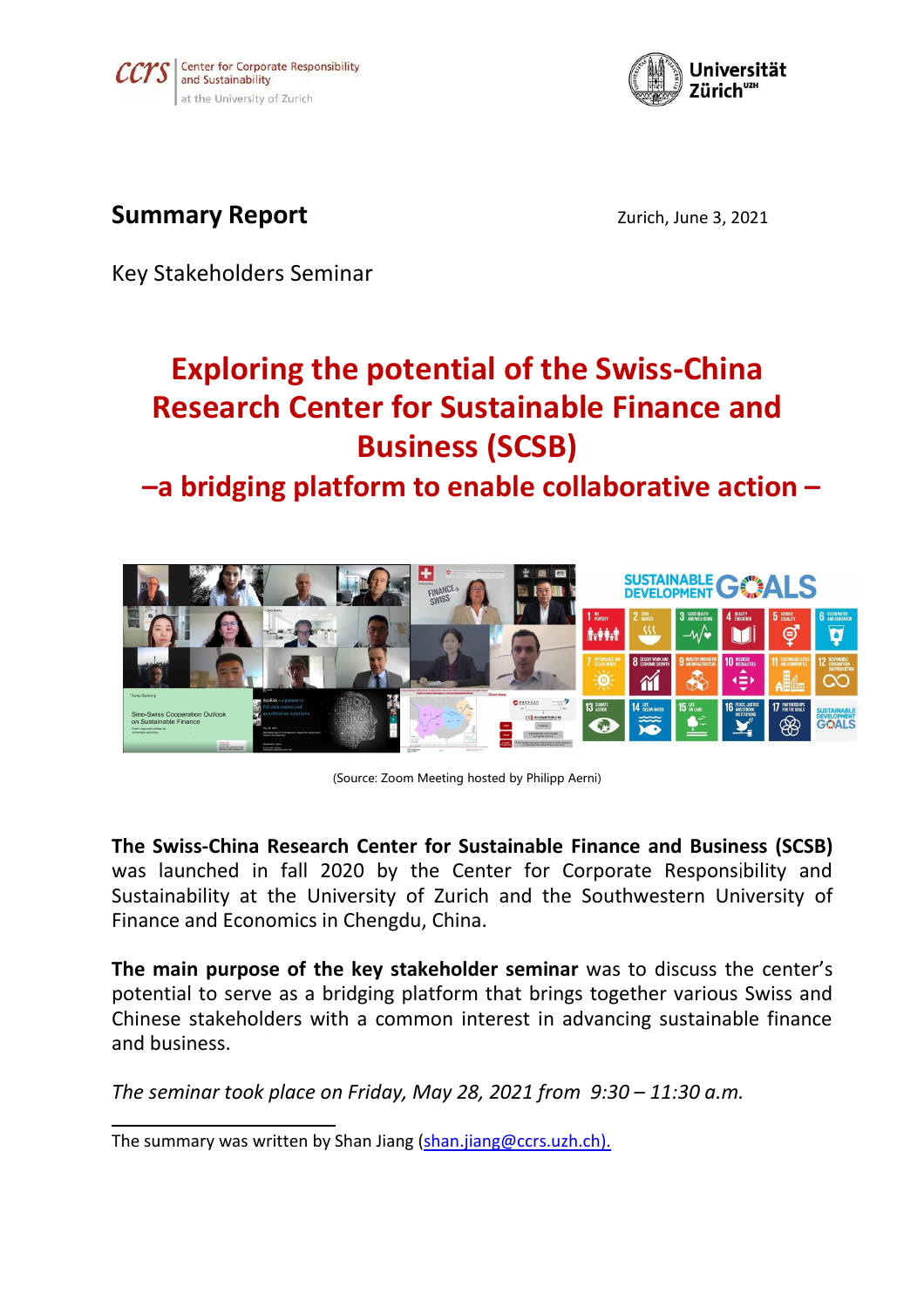#### **Executive Summary**

CCRS organized an online seminar on May 28, 2021 to explore the potential of Swiss-China collaboration on sustainable finance and business. Key stakeholders from both countries attended the seminar and identified several areas of mutual interest. There was a general agreement that a bridging platform could be of importance to embark on collective action.

In Switzerland, the topic gained importance and visibility in 2014 when Swiss Sustainable Finance (SSF) was launched to strengthen the position of Switzerland in the global marketplace for sustainable finance. Since then, investments in sustainable assets have grown exponentially.

China hasofficially announced in 2020 that it aims to become carbon-neutral by 2060. This decision commits the country to reduce its greenhouse gas emissions by 90% until 2060. China has high pootential in realizing this goal since it had an impressive track record in making solutions scalable.

The complementarities in the field of sustainable finance and business between Switzerland and China are therefore striking, and recent moves in business and politics in both countries have demonstrated that there are increasing opportunities for effective collaboration for the Sustainable Development Goals (SDGs) of the United Nations through effective partnerships.

In April 2021 Switzerland launched "*China Strategy*" as well as an "*Action Plan for Green Fintech*". The *China Strategy* identifies sustainable/green finance and AI technology in green fintech as major areas in Swiss-China collaboration and it is therefore well in line with the *Action Plan*. The collaboration builds upon recent achievements designed to advance joint action in areas of common interest such as trade (*Swiss China Free Trade Agreement in 2013*) and sustainable investment (*Memorandum of Unterstanding on Sustainable Investments in the Belt-and-Road-Initiative in 2019*).

The Chinese central government is committed to the Carbon Neutral Strategy 30/60, and the city of Chengdu, where SWUFE is located, will play a crucial role in its implementation due to its image as "Green City" and its expertise in the field of green finance and fintech. With the rapid expansion of the "Qualified Domestic Institutional Investor" (QDII) quota and other measures [1](#page-1-0) , the two-way opening up of the Chinese capital market offers opportunities for foreign financial institutions and may also intensify the collaboration between Swiss and Chinese Stock Exchanges in the area of sustainable/green finance.

Participants at the seminar shared the existing initiatives of sustainable finance and ESG investment in Switzerland and China, who discussed opportunities for collaborative action in view of recent key policy changes as well as the complementary roles of the two countries.

All parties welcomed the launch of such a "Swiss-China Research Center for Sustainable Finance and Business (SCSB)" as a very timely bridging platform that could set the stage for a collaborative way towards actionable roadmap in ESG indices development, ESG ratings and AI analytics services, as well as sustainable infrastructure investments – in both directions.

<span id="page-1-0"></span><sup>&</sup>lt;sup>1</sup> The QDII program is a quota-based system through which Chinese mainland-based institutions can buy shares in foreign companies through mutual funds. Along with the qualified foreign institutional investors (QFII) and renminbi QFII, it is an important mechanism in the Chinese capital market's two-way opening up.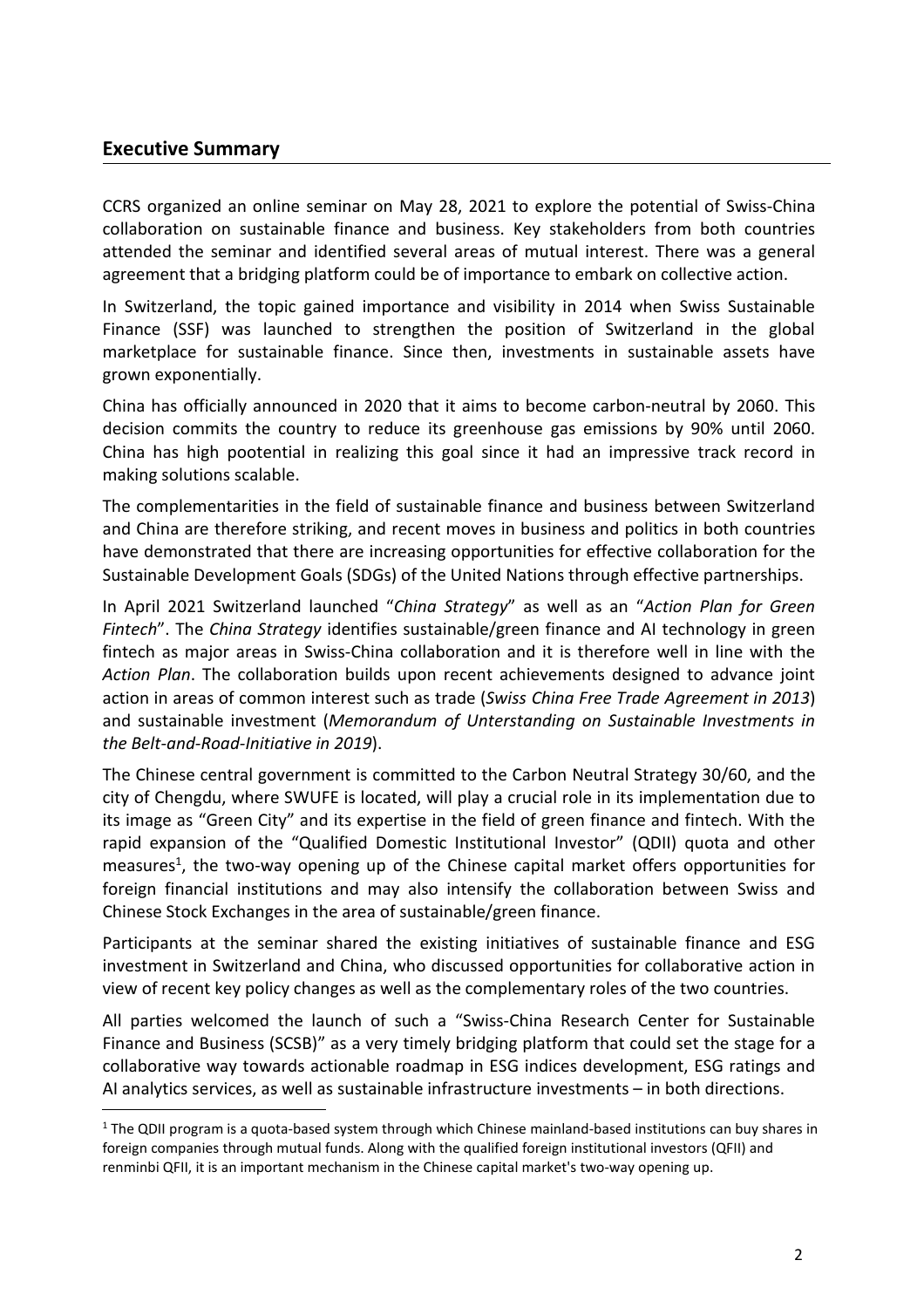#### **Seminar Report**

#### **Introductory Keynote Speeches**

**Philipp Aerni, the director of CCRS**, introduced briefly the background that led to this event. In this context, he explained why the Swiss-China Center for Sustainable Finance and Business (SCSB), jointly launched in September 2020 with the Southwestern University of Finance and Economics (SWUFE) in Chengdu, has the potential to serve as a bridge-building platform for Swiss and Chinese stakeholders to embark on joint initiatives.

**Sabine Doebeli, the CEO of Swiss Sustainable Finance,** highlighted existing activities in sustainable finance and the exponential growth of ESG-based assets in Switzerland. She introduced Swiss Sustainable Finance, which has not only served the networks and dialogues among Swiss Financial Institutes as well as governmental and academic stakeholders, but also developed e-learning courses and innovative tools for members. She emphasized the importance of engaging more strongly with China in this field to achieve the desirable global impact and welcomed the SCSB as a vehicle to make it possible.

**Prof. Jingmei Zhao, the Executive Dean at School of Finance from SWUFE,** stated that first of all, "China 30/60" (Carbon Emission Peak by 2030; Carbon Neutrality by 2060) is the key "homework" for Chinese government and society as the whole; secondly Chinese policies have set up the agenda from central government to local authorities, which will drive the sustainable/green finance and business to develop in afast track with clear timelines and milestones; thirdly Carbon Neutrality Targets and Chinese economic development agenda require a lot of innovative solutions as well as joint-venture internationally, so Swiss experts of sustainable finance play an important role. Hence, supported by Swiss Embassy in Swtizerland and Chengdu Consulate of Switzerland as well as Chengdu Government, SWUFE FIC and CCRS are committed to make the bridging platform SCSB, which concentrates high quality cooperation projects on research and innovation.

**Conny Camenzind, the Chengdu Consulate of Switzerland,** explained why they supported the launch of the SCSB in fall 2020. She introduced the mission of Switzerland in Chinese west southern regions, especially for economy, trade, education, innovation and tourism. Economic growth rate in Chengdu, Sichuan and other southwestern regions have shown the attractiveness for Swiss and international investors. She argued that sustainable finance is an area where cooperation between China and Switzerland is of a mutual interest. It will offer great opportunities for the Swiss finance industry given that China is committed to open up financial market and achieve the targets of Carbon Neutral 2060.

#### **Sino-Swiss Cooperation Outlook on Sustainable Finance**

**Mr. August Benz, Deputy CEO of Swiss Bankers Association**, stated that Swiss Banks have 7.9 trillion CHF asset under management, making Switzerland as the key financial center globally. Swiss Bankers Association has its long history and is always interested in cooperation with China in terms of sustainable finance. He emphasized key business opportunities for Swiss and Chinese banks: green bonds and sustainable investment market in China. First of all, strategically Swiss Federal Council released "*China Strategy 2021-24*" (see box 1), in which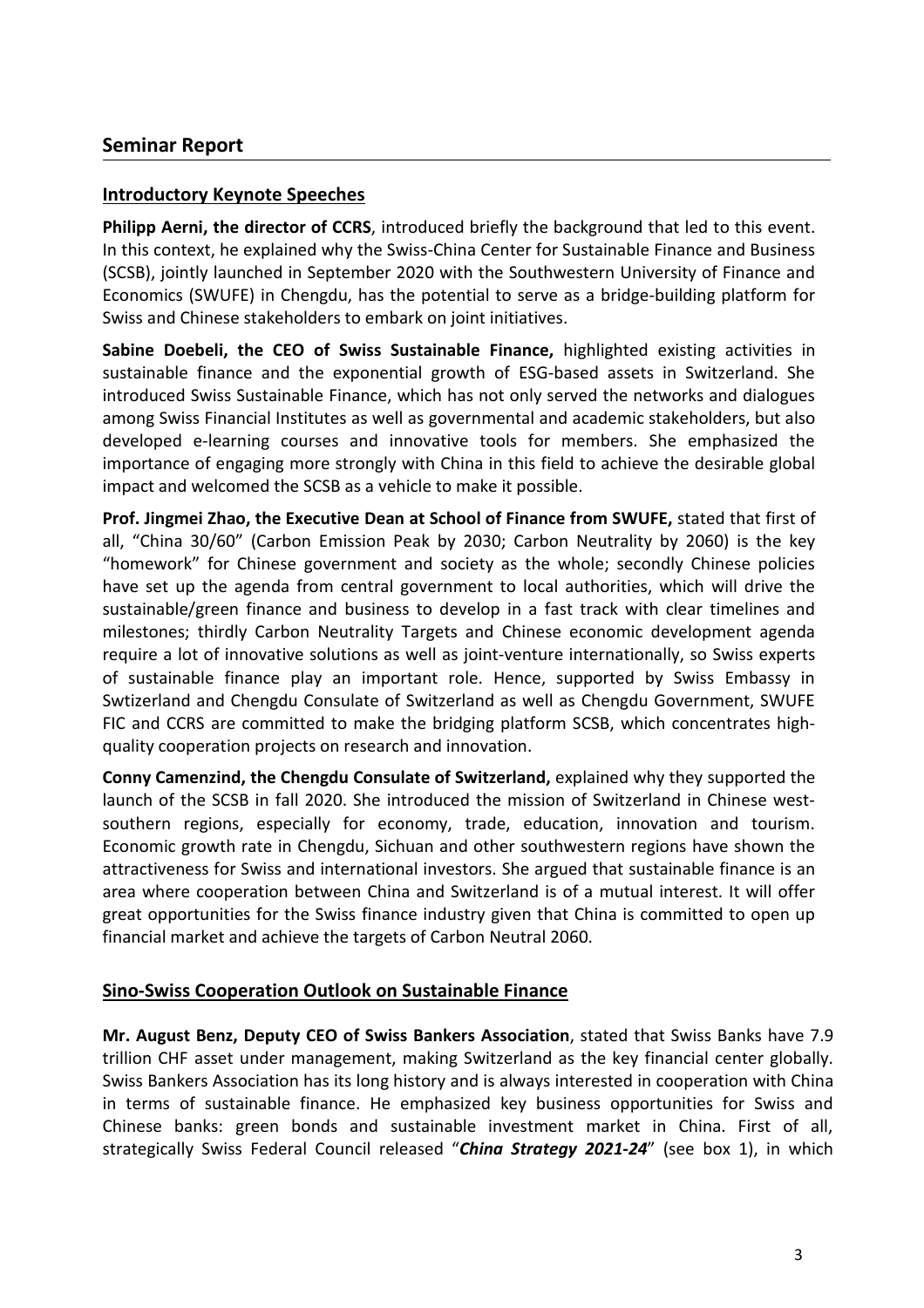Switzerland will create enabling conditions for financial institutions to develop new business opportunities with China in sustainable finance and green fintech in particular. Secondly Wealth Connect will support Sustainable Development Goals as open policies allow overseas investors to buy mainland products, cementing Hong Kong's status as a gateway for capital flows in and out of China. Thirdly *Stock Connect* (see box 5) between Switzerland and China becomes top priority in 2021 and it will offer the infrastructure of sustainable finance services and ESG data business.

#### **Box 1: China Strategy 2021-24**

China has developed rapidly in recent decades. Relations between Switzerland and China are becoming closer all the time, but this also means that differing values are coming to light more frequently and more clearly than before. The number of actors in Switzerland who maintain contact with China is also rising. In light of this, the Federal Council adopted a new strategy for China at its meeting on 19 March. The strategy was drafted in a process that involved all government departments.

*Link:* https://www.eda.admin.ch/eda/en/fdfa/fdfa/aktuell/newsuebersicht/2021/03/china-strategie-2021-2024.htm

**Mr. Christoph Baumann, State Secretariat for International Finance(SIF),** shared that Switzerland has its strategic agenda to keep it as the top center for sustainable finance globally. And three key pillars are 1) Carbon pricing and internalization of carbon emission costs; 2) Transparency improvement in global community (e.g. G20 and People Bank of China) and engagement with Taxonomy development of Sustainable Finance; disclosure improvement with Japanese central bank; 3) Swiss Green Fintech and Green Technology as well as *Green Fintech Networks Initiatives*(see box 2).

#### **Box 2: Green Fintech Network Initiatives**

The Green Fintech Network was set up in November 2020 with the assistance of the State Secretariat for International Finance SIF. The newly presented action plan contains 16 concrete proposals for a future-proof combination of digital technology and a sustainable financial sector. They range from setting up a platform for sustainability data to the launch of an innovation challenge for green fintech start-ups, to the promotion of open finance and the expansion of funding options for green fintechs.

*Link:* https://www.sif.admin.ch/sif/en/home/dokumentation/fokus/green-fintech-action-plan.html

**Mr. Qizhou Liang, Chengdu Municipal Financial Regulatory Bureau**, emphasized that SCSB is highly appreciated by Chengdu Government and such a seminar is very important to develop the cooperation in the long term. He stated that Chinese central government has set the agenda and targets of Carbon Neutrality 2060. As a result, capital investment for Chinese carbon neutral targets will reach over 100 trillion RMB (about 15 trillion USD), which requires both governmental investments and private financing. Chengdu is taking actions on it with initiatives (e.g. carbon neutral pioneer city) and Chengdu positions itself as the leading city for green finance system establishment with the following initiatives: to develop green finance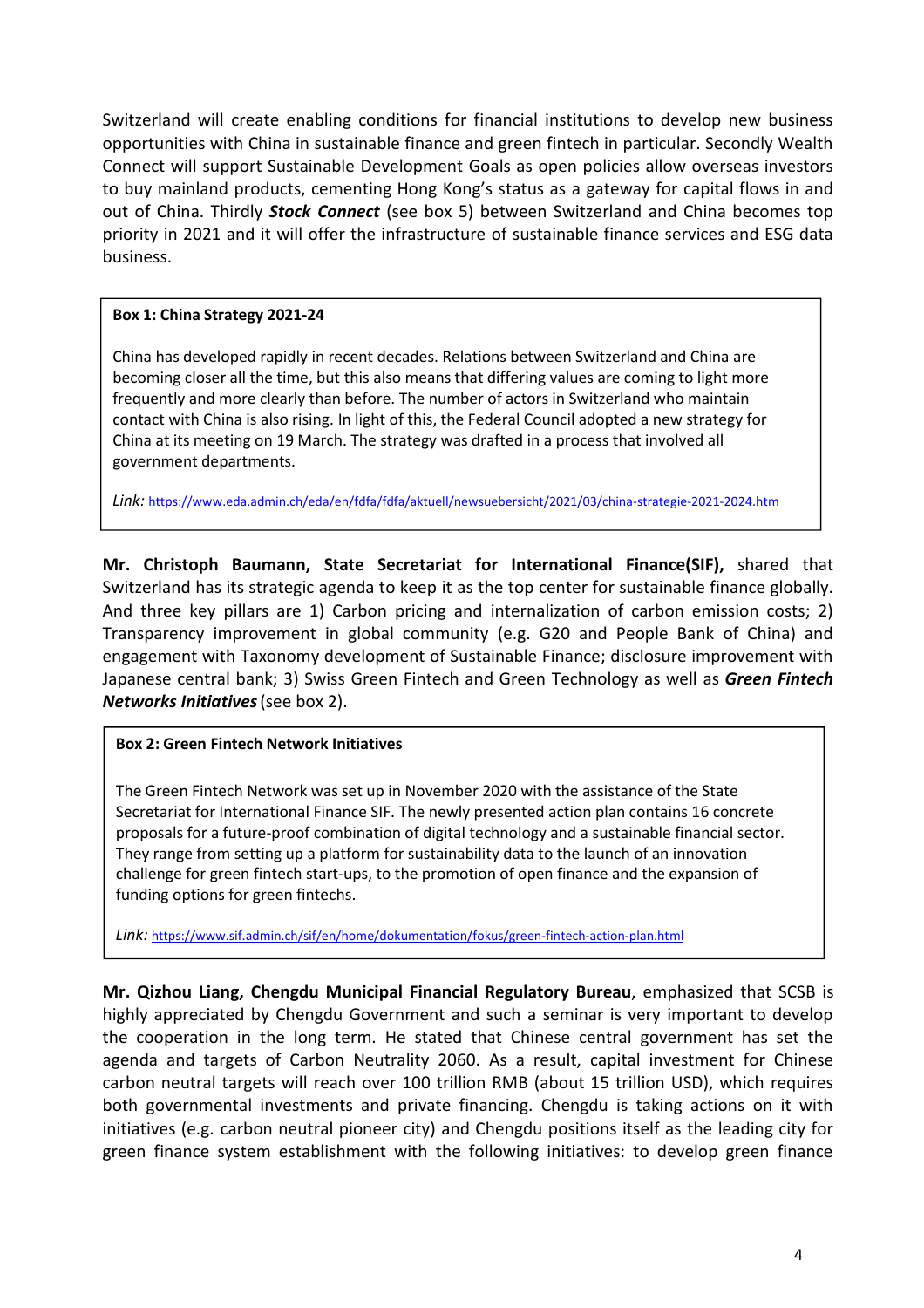think tank; to establish green finance infrastructure and green finance certification as well as others. Carbon neutral bonds and green bonds are issued at Chengdu; *Environmental Exchange* (see box 3) is built up in Chengdu, promoting carbon and other environmental rights trading; National Pilot Zone for Green Finance Reform and Innovation is also applied by Chengdu government, which will promote investment and innovation for carbon neutral targets.

#### **Box 3: Sichuan United Environment Exchange (SUEE)**

The establishment of Sichuan United Environment Exchange (SUEE) seizes the unprecedented opportunity of the low-carbon economic development and industrial transformation, through its market-oriented service to improve enterprise and local economy preempting the future technology and industry commanding height, SUEE facilitates the energy saving emission reduction and the upgrade of whole industry structure.

*Link:* https://www.sceex.com.cn/index.htm?language=zh\_US

### **CCRS-SWUFE research cooperation and pilot projects**

**Yonggang Zhao from China Securities Index (CSI)**, has shared two dimensions in his speech: starting with "Opening-up of Chinese Financial Markets", he implied that China was further opening up its financial service market; President Xi Jinping announced a range of policy options to pursue a new round of high-level opening up in 2018 and The China Securities Regulatory Commission (CSRC) will promote the implementation of nine programs to enhance the level of opening-up of capital market; Efficiency of *QFII/RQFII* and *Stock Connect* programs (see boxes 4 and 5) as well as bond market openness will bring potential opportunities for Swiss financial institutes. Secondly he emphasized "Index and ESG cooperation opportunities" and China Securities Index Company, as one of the leading index providers in Asia, focuses on Index Business, Bond Valuation, ESG rating and Data services.

Mr. Zhao emphasized the opportunities of ESG research cooperation between Switzerland and China, delivering the ESG investment solutions for both Chinese and international investors. By the end of 2021 Q1, there were 1056 index products in total, including 761 index products tracking CSI-managed indexes with an AUM of RMB 1.7 trillion, which was over 67.1% of all index products. CSI has been deeply engaged in ESG research, actively explored the best practice in China, and made important exploration and contribution on ESG ratings methodology, ESG indices and ESG research.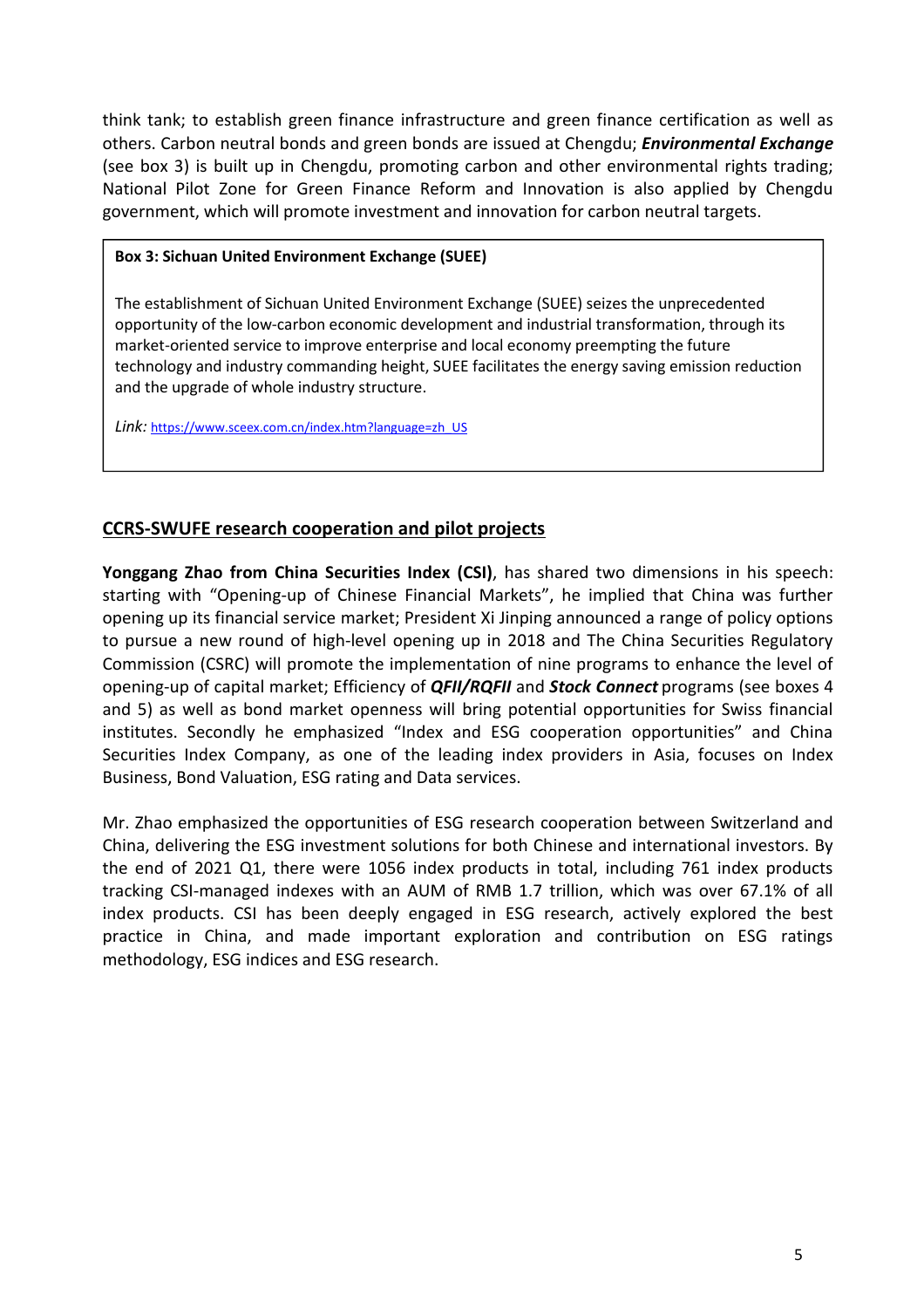#### **Box 4: What is QFII and RQFII?**

**Qualified Foreign Institutional Investor (QFII)** Scheme was introduced in 2002, and was one of the first key efforts to internationalize mainland China's financial markets. It is a transitional arrangement that allows international institutional investors who meet certain qualification to directly invest in a permitted range of financial products in mainland China's capital market, in the context of incomplete free flow of capital accounts.

**RMB Qualified Foreign Institutional Investor (RQFII)** was launched in late 2011, which allows qualified foreign investors in certain pilot countries or regions to directly invest in mainland China's capital market using offshore RMB.

In general, to invest through the QFII/RQFII scheme, an investor has to apply for a QFII/RQFII license at the China Securities Regulatory Commission (CSRC), and then file or apply for investment quota at the State Administration of Foreign Exchange (SAFE) before starting to invest.

<sup>5</sup> http://english.sse.com.cn/start/rules/related/qfii/

#### **Box 5: Stock Connect** Key Difference Between QFII/RQFII and Stock Connect OFIL/ROFIL **Stock Connect** . Institutional investors with OFII/ROFILLicenses . All Hong Kong and overseas institutional and . QFII: certain type of institutional investors with certain AUM and operation experience individual investors Eligible • ROFII: institutional investors meet general operation and compliance requirements Investors • Entry requirements to be simplified and unified, quantitative criteria to be cancelled • Primary and secondary market, including the SSE STAR Market • Secondary market only, excluding the SSE STAR · Almost all exchange-listed or traded financial products, including equities, bonds, funds, Market Investment futures and derivatives • Eligible A shares listed in SSE and SZSE Scope • Further investment scope expanding under evaluation · Individual-level quota · Market-level Daily quota • Filing and approval required **Quota Control** . Quota limitation and approval management to be abolished • Onshore mechanism • Offshore mechanism • Close to domestic institutional investor treatment with access to wide range of financial • Relatively flexible with limited range of eligible **Key Features** products financial products <sup>6</sup> http://english.sse.com.cn/access/stockconnect/rules/

**Shan Jiang from CCRS** directly stated the challenges and opportunities in Chinese sustainable finance/ESG market, especially for ESG data analysis. The artificial neural network technology shall be researched and applied for the potential solutions on ESG data analysis. CCRS and SWUFE FIC could complement with each other by developing high-quality research projects. Shan Jiang introduced a research result by the fintech solution (SUSFINTEQ) targeting ESG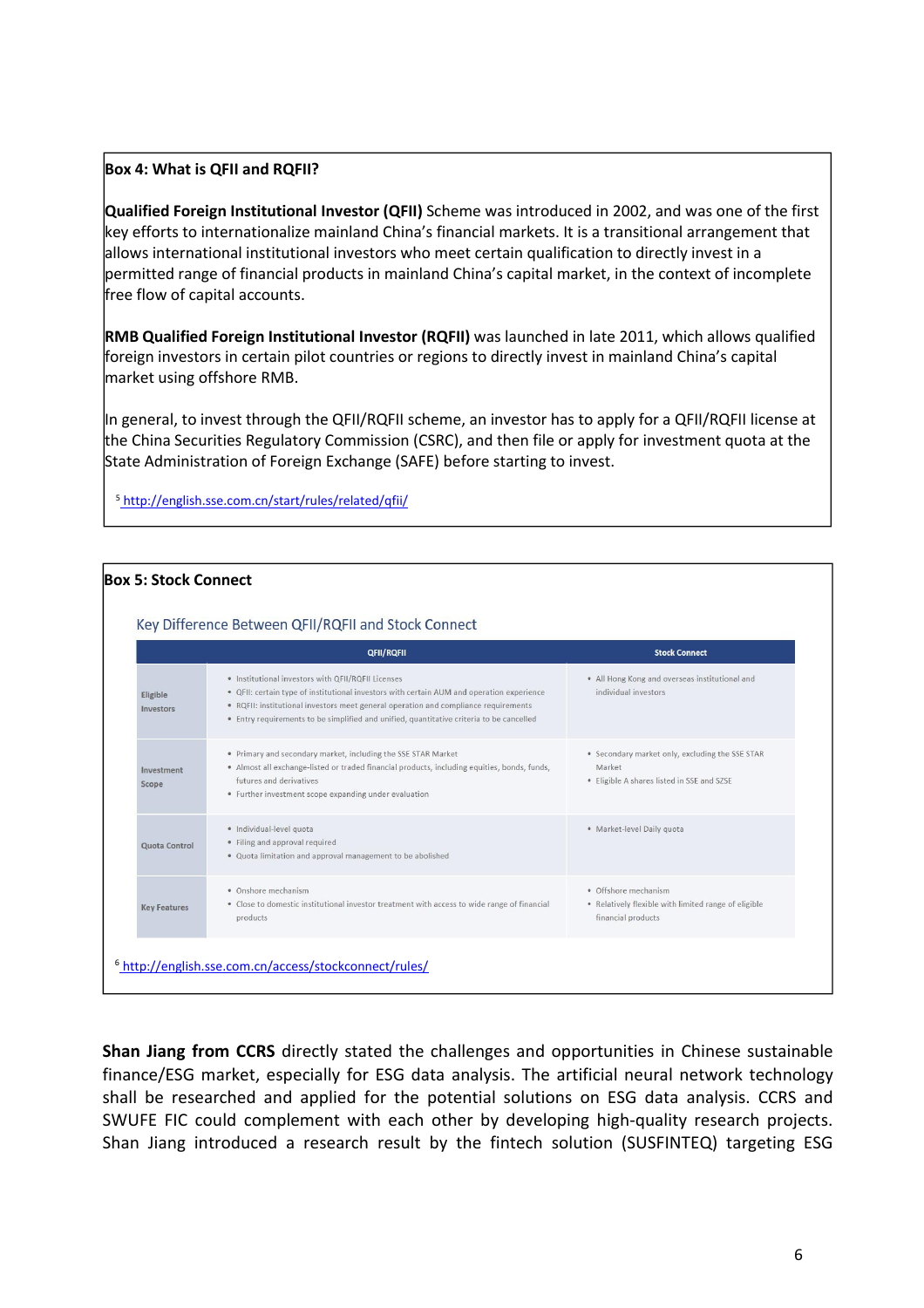analysis on Chinese listed companies. Given that fintech strategy and supercomputing center at Chengdu, in addition to **National Green Investment Fund** (see box 6) on Yangtze River Economic Belt, SWUFE FIC and CCRS are planning to develop a "ESG monitor and assessment system for listed companies at Yangtze River Economic Belt", applying geographic and ESG information.

#### **Box 6: National Green Investment Fund**

The National Green Development Fund Co., Ltd. was jointly launched by the Ministry of Finance, the Ministry of Ecology and Environment and Shanghai Municipality. The funds raised by the company will be directed to investment fields such as pollution control, ecological restoration, afforestation of national land, conservation of energy and resources, green transportation and clean energy.

Of the initially raised capital, 28.6 billion yuan was contributed by the Ministry of Finance and 11 provinces and cities along the Yangtze River, while 57.5 billion yuan came from financial institutions and 2.4 billion yuan from state-owned and private enterprises.

*Link:* http://www.xinhuanet.com/english/2020-07/16/c\_139215364.htm

**Alessandra Oglino from RepRisk,** introduced the RepRisk development history and business mode briefly. Then she emphasized the pain points in terms of ESG data business globally, which include disclosure coverage limit, black-box & unstable methods and other problems. Alessandra Oglino described ESG risk database and application of AI technologies by RepRisk.<br>RepRisk considers the Chinese market to be of strategic importance, and in its ESG risk database RepRisk increased the coverage of Chinese listed companies and key infrastructure projects. RepRisk has reaffirmed its interest to engage with CCRS and SWUFE FIC, to support the SCSB.

#### **Panel discussion**

**Mr. Bruno Sauter,** CEO and Founder of SAB Management and former head of Economy and Labor of the Canton of Zurich, moderated the panel discussion and directed the following questions to the panelists:

#### *1. What are the opportunities and bottlenecks for Sino-Swiss cooperation on Sustainable Finance?*

**Mr. Urs Sauer** from SIX Group stated that since the launch of the Free Trade Agreement in 2013 between China and Switzerland, SIX Group has signed a strategic MoU with Shanghai and Shenzhen Stock Exchange. By stakeholder communication in China SIX Group has made efforts to promote Stock Connect opportunities and tackle regulatory obstacles, supported by the key meeting between Mr. Ueli Mauer and Mr. Liu He in 2021. For sustainable finance business, SIX Group invested in Orenda for ESG data analytic business expansion.

#### *2. How do you think of the efficiency of Chinese open polices in financial services market*

**Prof. Shuyu Xue** stated that international rating agencies (e.g. Fitch and MSCI) have entered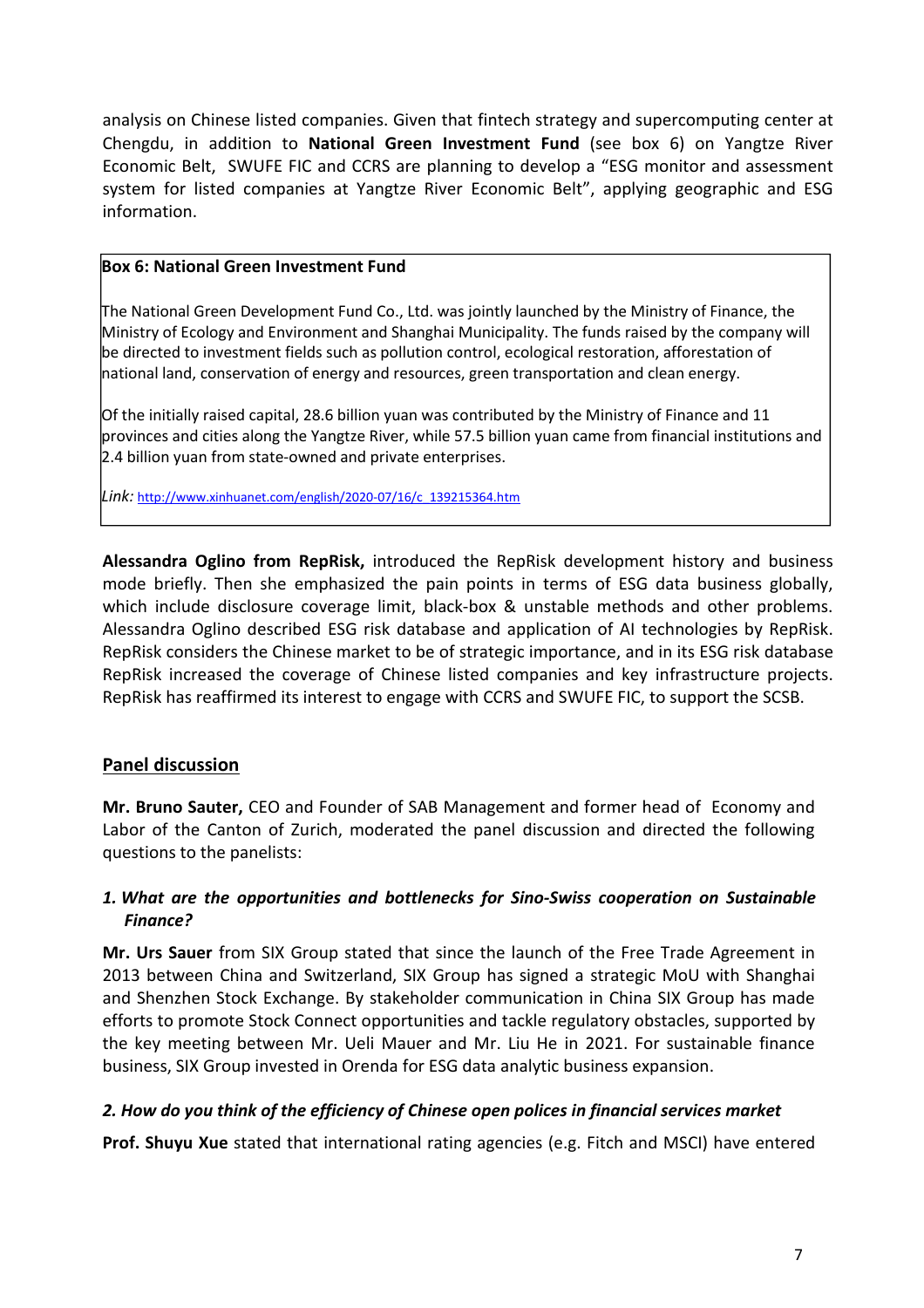Chinese market, delivering ESG assessment and rating besides credit rating. Chinese domestical financial institutions haven't developed their own ESG assessment standard for listed companies widely accepted yet. The competition from international agencies in Chinese market will also drive more opportunities to develop Chinese sustainable finance market.

#### *3. What is the Corporate Strategy of Swiss Re in China on sustainable finance market, especially in regional markets like Chengdu*

**Mr. Remo Steinmetz** introduced the business history of Swiss Re in China, emphasized the opportunities of Chinese quality growth in the new development stage. Sustainability and resilience are key strategic topics for Swiss Re in Chinese market, so insurance programs for mitigating climate change and natural catastrophe risks have been set up in China; for inclusive growth and poverty alleviation Swiss Re hasmade the efforts to bring the competence in Chinese mobillity, agriculture and healthcare sectors; digitalization of Swiss Re is driving the operation less costly and the service more efficiently; Swiss Re asset management is also focusing on ESG practices.

#### *4. What are the most important opportunities in sustainable finance between China and Switzerland*

**Mr. Yonggang Zhao** stated that Chinese capital market is the 2nd biggest market globally, so international cooperation of joint-research on Sustainable finance and ESG will serve both Chinese and international financial institutes, enhancing the effective analysis on Chinese listed companies; NLP and Machine Learning technologies as well as Human Intelligence could be jointly developed by Sino-Swiss cooperation on Sustainable Finance and ESG.

#### *5. Are there training or research cooperation projects with Chinese institutes yet?*

**Mrs. Alessandra Oglino** from RepRisk stated that rather than training, research cooperation with universities has been developed by RepRisk. Specifically, geographical information application, Fintech and AI applications are of great interest for RepRisk to participate research cooperation in China due to the new business trend. **Mr. Urs Sauer** emphasized that the bond business could be developed further when the Stock Connect program with China is executed; SIX Group continues to make efforts for it. Bond and ETF business shall be attractive areas in terms of more research cooperation with Chinese institutes for SIX Group.

#### *6. Identified Synergies and suggestions for collaborative action*

**Mr. Yonggang Zhao** suggested that ESG data, rating services and products as well as sustainable finance development are important for Chinese openness of financial service market. So *an effective exchange mechanism between Switzerland and China such as seminar, workshop and conference shall be established*; the other areas will be the *joint-development of ESG investment products (e.g. index and ETF) by making high-quality research*. Prof. Shuyu Xue agreed that Swiss expertise and institutes of sustainable finance and ESG shall cooperate with Chinese research institutes for *the main challenges in ESG datacollection and Analysis*. *SWUFE FIC has accumulated alternative (ESG relevant) raw data from medias about all Chinese listed companies in Shanghai and Shenzhen Stock Exchanges for years dated back to 2003*; therefore, CCRS and SWUFE FIC have identified the complementary role between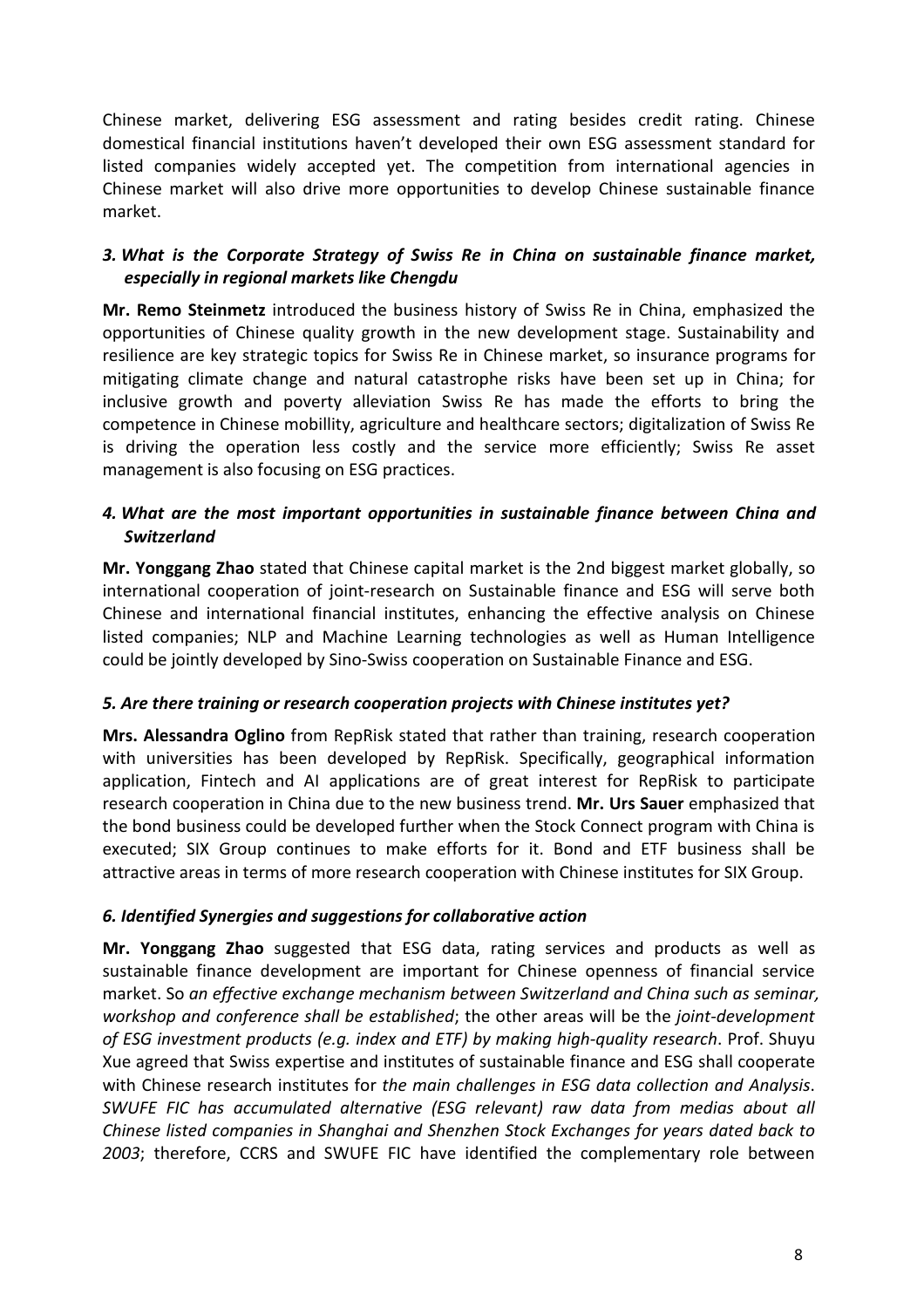Switzerland and China in sustainable finance.

**Mr. Remo Steinmetz** stated that Swiss Re has applied ESG criteria to assess the assets from Insurance companies as well as established solid partnerships with Chinese provincial governments in *promoting sustainable investment and public-private cooperation*. Swiss Re is interested in cooperating with SWUFE FIC in tersm of *digital solutions of risk assessment on ESG and sustainable finance*.

**Mrs. Sabine Doebeli** suggested "Innosuisse Project" could be applied to accelerate the Sino- Swiss cooperation on digital solutions for sustainable finance; for education purpose, the Swiss Sustainable Finance could propose the "e-learning" program for further cooperation.<br>Mr. Shan Jiang emphasized that the action of SCSB would be as follows: seminar or workshop *in series, potential visit to SWUFE FIC in Chengdu, identification of key requirements for research and business projects among key stakeholders*.

**Mrs. Alessandra Oglino** stated that AI technologies and Y-generation in China will drive transformative change in consumption mode in parallel with deep awareness of Climate Change, so RepRisk intends to explore the *research cooperation with SWUFE FIC and CCRS*. Mr. Urs Sauer suggested that by the *support of Swiss Embassy in China* itis feasible to make the concrete Sino-Swiss cooperation progress in the field of sustainable finance.

#### **Concluding remarks by Thomas Streiff**

**Mr. Thomas Streiff** has been a partner at BHP Brugger and Partnersince 2004. In his wrap-up, he asked the provoking question if there is need of a bridging platform - as the Swiss-China Research Center for Sustainable Finance and Business describes its role - bringing together Chinese and Swiss stakeholders with the aim to advance sustainable finance and business in China, Switzerland and globally. Fact is, that the finance sector is strongly required to achieve the ambitious and important sustainability targets such as the SDGs and carbon neutrality in 2050 or 2060 respectively. Although ESG integration in investment decisions and financial solutions no longer serves just a niche market but has become mainstream, the participants of the workshop have addressed several challenges such as data reliability, transparency, timeliness, coverage, and disclosure of non-financial information as well as ESG knowhow of professionals. *A cooperation between Swiss and Chinese scientists and experts could focus on "alternative ESG data collection" and "innovative digital solutions combined with human intelligence"*.

Both sides require fair, balanced and reasonable way to develop the Sino-Swiss cooperation, fulfilling the demand of current and future markets beyond providing financial solutions reducing the carbon footprint. *Bridging platforms aimed at developing and promoting financial solutions with positive sustainable impact such as the Swiss-China Research Centerfor Sustainable Finance and Business are required and concrete follow-up actions are expected for various stakeholders in this seminar.*

#### **Identified areas of joint interest and potential collaborative action**

 *Stock Exchange Collaboration on Stock Connect and ESG investment products (e.g. ESG Indices, Green Bond and ETFs)*